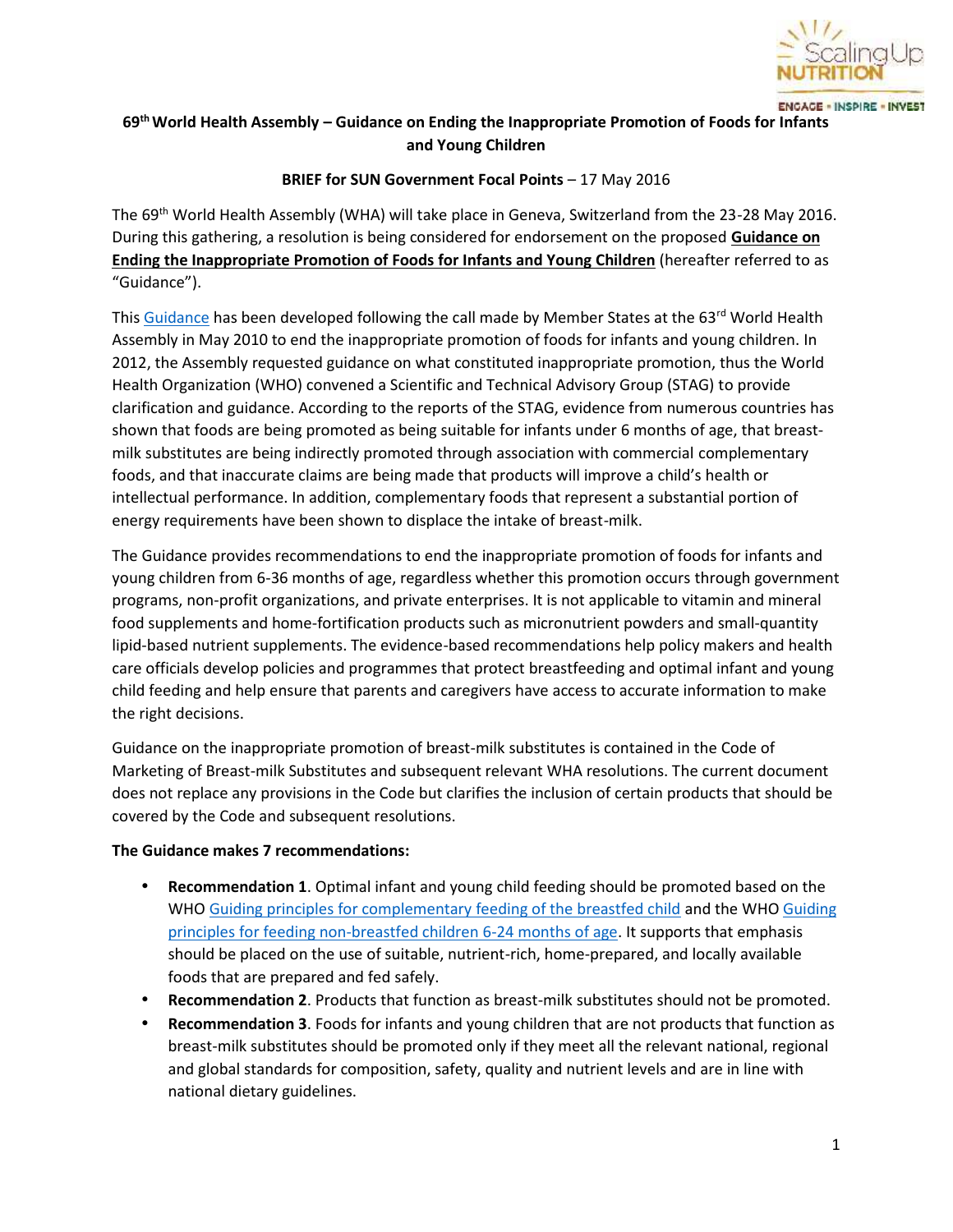

#### **ENGAGE - INSPIRE - INVEST**

- **Recommendation 4**. The messages used to promote foods for infants and young children should support optimal feeding and inappropriate messages should not be included. Messages should always include a statement on the importance of continued breastfeeding for up to two years or beyond and the importance of not introducing complementary feeding before 6 months of age and, should include the appropriate age of introduction of the food (not less than 6 months). Messages should not include any image, text or other representation that might suggest use for infants under the age of 6 months or, undermine or discourage breastfeeding, make a comparison to breast-milk, or suggest that the product is nearly equivalent or superior to breast-milk. Messages should not convey endorsement unless specifically approved by regulatory authorities.
- **Recommendation 5.** There should be no cross-promotion to promote breast-milk substitutes indirectly via the promotion of foods for infants and young children.
- **Recommendation 6.** Companies that market foods for infants and young children should not create conflicts of interest in health facilities or throughout health systems.
- **Recommendation 7.** The WHO set of recommendations on the marketing of foods and non alcoholic beverages to children should be fully implemented, with particular attention being given to ensuring that settings where infants and young children gather are free from all forms of marketing of foods high in saturated fats, trans-fats, free sugars or salt.

With support from the STAG, a discussion paper was made available for public comment from 20 July to 10 August 2015. This was followed by informal dialogues with nongovernmental organizations in relations with the WHO and private sector entities on 17 August 2015, and with an informal consultation with member States and other United Nations organizations on 18 August 2015.

The Guidance is now up for consideration by Member States at the 69th WHA. A resolution has been drafted (led by Ecuador) to endorse the Guidance. If endorsed, the resolution would encourage countries to enact legislation against inappropriate promotion of commercially produced complementary foods for children from the age of 6-36 months while still allowing promotion of complementary foods that meet standards for composition, safety, quality and nutrient level.

### **What can you do about it?**

**Get informed**: Read through the Guidance to get a better understanding of how the suggested recommendations would impact the health and wellbeing of babies, young children and mothers in your country.

**Get your country involved: Make sure your national representative(s) take with them your country's position and is ready to speak up!** Contact those who will be representing your country at the 69th World Health Assembly and encourage them to shape a resolution that will have the best impact on the health and wellbeing of babies and young children in your country and worldwide. Ecuador will convene a second informal consultation of Member States on Friday, 20 May from 12:45 to 14:15 in Salle A of the Palais des Nations in Geneva to continue discussions on this draft resolution for consideration by Member States. Encourage them to get involved!

**Learn more**: We welcome you to contact Dr Laurence Grummer-Strawn, Technical Officer, Nutrition for Health and Development, WHO at grummerstrawnl@who.int.